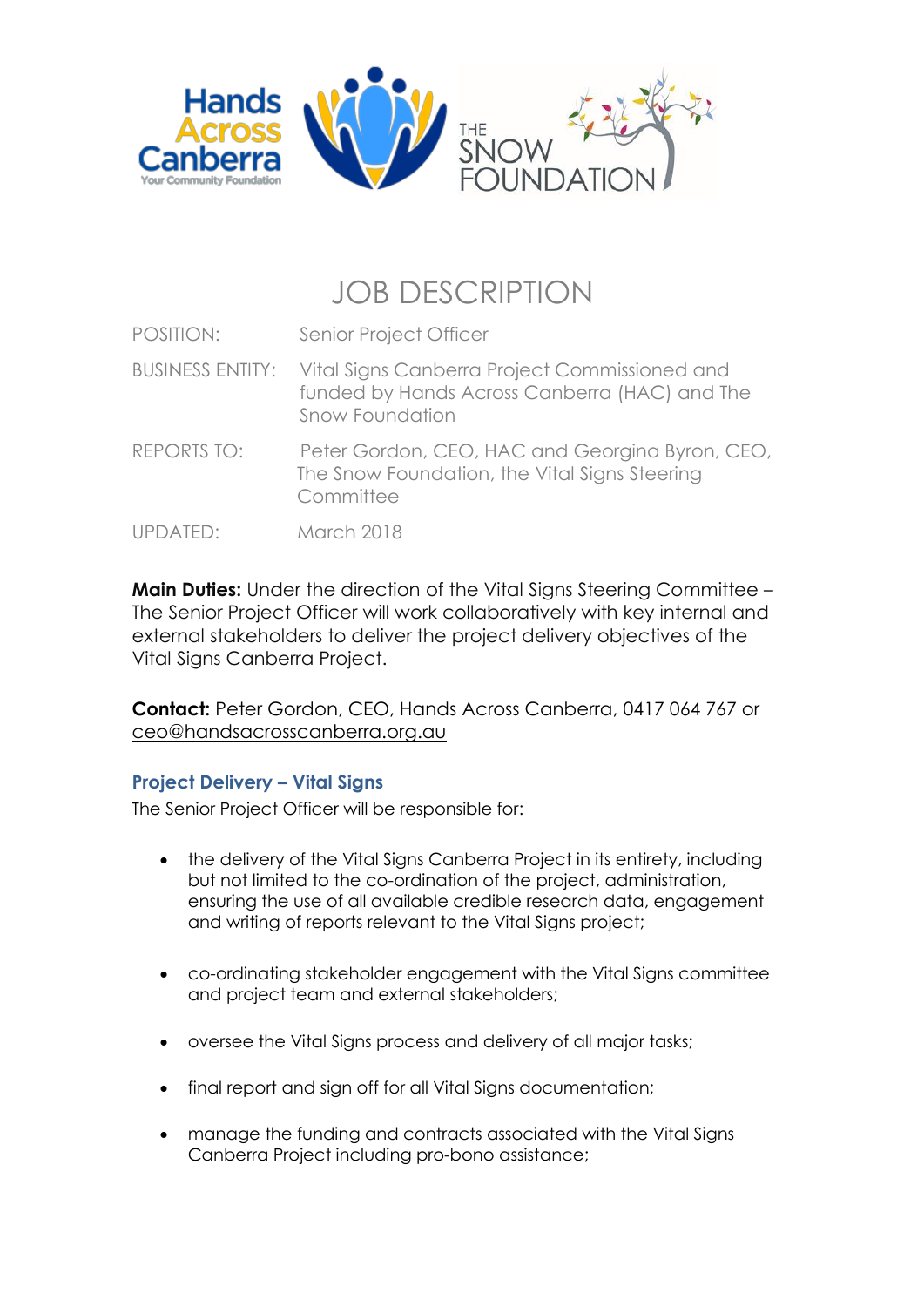- represent and mostly lead the Vital Signs Canberra Project at various stakeholder and community interests as directed by the Vital Signs Committee; and
- draft a communications plan and liaise with the Vital Signs Project Team on marketing and media when required.

## **Communication – Project Delivery – Vital Signs**

- regular meetings with the Vital Signs Working Group to assign and agree tasks within the Group;
- regular meetings with the Advisory Panel to discuss and agree research to include in the Vital Signs report;
- regularly meet with the Hands Across Canberra Community foundation team member and CEO to provide project update and findings;
- regularly communicate on project progress with Hands Across Canberra and the Snow Foundation;
- attend regular monthly meetings including report delivery with Vital Signs Committee;
- reporting, as directed by the Vital Signs Steering Committee to relevant Stakeholders of Vital Signs project;
- work with communications expert/pro bono agency on the communications strategy, including media and distribute information via social media (twitter, facebook and website).

## **POSITION ATTRIBUTES:**

The Senior Project Officer –will need to have the following core attributes;

#### Excellent Written and Oral Communication Skills

The Senior Project Officer – will be communicating with the Vital Signs Committee and Project Team and external stakeholders.

#### Team Player

The Senior Project Officer –will demonstrate team work skills within all entities associated with the Vital Signs Project. This includes showing equal respect to your colleagues, your team members and relevant stakeholders at all times. As